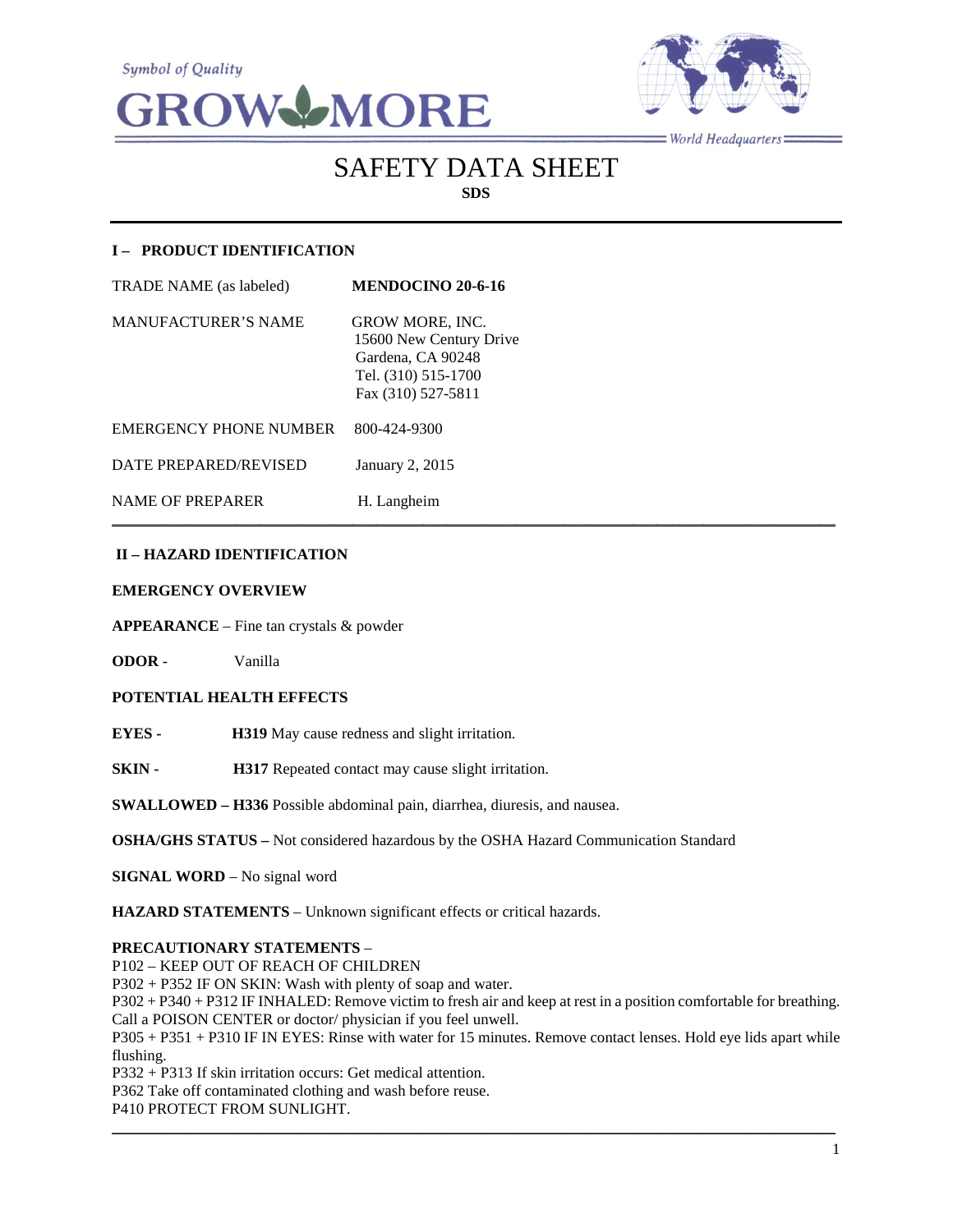| <b>CHEMICAL NAME</b>    | CAS No.    | %            |
|-------------------------|------------|--------------|
| <b>Ammonium Nitrate</b> | 6484-52-2  | Trade secret |
| Ammonium Phosphate      | 7722-76-1  | Trade secret |
| Potassium Nitrate       | 7757-79-1  | Trade secret |
| Potassium Sulfate       | 7778-80-5  | Trade secret |
| Iron EDTA               | 15708-41-5 | Trade secret |
| <b>Zinc EDTA</b>        | 14025-21-9 | Trade secret |
| Copper EDTA             | 14025-15-1 | Trade secret |
| Manganese EDTA          | 15375-84-5 | Trade secret |
| Ammonium Molybdate      | 12027-67-7 | Trade secret |
| <b>Calcium Nitrate</b>  | 13477-34-4 | Trade secret |

#### **III – COMPOSITION/INFORMATION ON INGREDIENTS**

## **IV – FIRST AID MEASURES**

Treat symptomatically. Contact poison treatment specialist immediately if large quantities have been ingested or inhaled. No specific treatment.

\_\_\_\_\_\_\_\_\_\_\_\_\_\_\_\_\_\_\_\_\_\_\_\_\_\_\_\_\_\_\_\_\_\_\_\_\_\_\_\_\_\_\_\_\_\_\_\_\_\_\_\_\_\_\_\_\_\_\_\_\_\_\_\_\_\_\_\_\_\_\_\_\_\_\_\_\_\_\_\_\_\_\_\_\_\_\_\_\_\_\_\_\_

 $\mathcal{L}_\mathcal{L} = \{ \mathcal{L}_\mathcal{L} = \{ \mathcal{L}_\mathcal{L} = \{ \mathcal{L}_\mathcal{L} = \{ \mathcal{L}_\mathcal{L} = \{ \mathcal{L}_\mathcal{L} = \{ \mathcal{L}_\mathcal{L} = \{ \mathcal{L}_\mathcal{L} = \{ \mathcal{L}_\mathcal{L} = \{ \mathcal{L}_\mathcal{L} = \{ \mathcal{L}_\mathcal{L} = \{ \mathcal{L}_\mathcal{L} = \{ \mathcal{L}_\mathcal{L} = \{ \mathcal{L}_\mathcal{L} = \{ \mathcal{L}_\mathcal{$ 

EYE CONTACT – Wash thoroughly with water for at least 15 minutes. Remove contact lenses. Hold eyelids apart during flushing. Send patient immediately to physician if symptoms occur.

SKIN CONTACT – Wipe excess material with dry cloth, removing contaminated clothing and shoes with large amounts of water and soap for at least 15 minutes. Send to physician if symptoms occur.

INHALED – Remove from exposure to fresh air. Get medical attention if symptoms occur.

SWALLOWED – Rinse mouth. Drink 2-3 glasses of water and seek medical assistance. Do not induce vomiting or give anything by mouth to an unconscious person. Get medical attention if symptoms occur. \_\_\_\_\_\_\_\_\_\_\_\_\_\_\_\_\_\_\_\_\_\_\_\_\_\_\_\_\_\_\_\_\_\_\_\_\_\_\_\_\_\_\_\_\_\_\_\_\_\_\_\_\_\_\_\_\_\_\_\_\_\_\_\_\_\_\_\_\_\_\_\_\_\_\_\_\_\_\_\_\_\_\_\_\_\_\_\_\_\_\_\_\_

#### **V – FIRE-FIGHTING MEASURES**

SPECIAL FIREFIGHTING PROCEDURE – Must wear MSHA/NIOSH approved self-contained breathing Apparatus. Use abundant amount of water in early stages of fire.

UNUSUAL FIRE & EXPLOSION HAZARD – When large quantities are involved in fire, solids may fuse of melt.

FLASH POINT – N/A

FLAMMABLE LIMITS – N/A

AUTOIGNITION TEMPERATURE – N/A

EXPLOSION POTENTIAL – Dust cloud may be explosive.

HAZARDOUS COMBUSTION PRODUCTS – Combustion can produce toxic fumes and irritating gases.

SUITABLE FIREFIGHTING MEDIA – Water fog, fine sand, carbon dioxide, dry chemical, chemical foam.

 $\mathcal{L}_\mathcal{L} = \{ \mathcal{L}_\mathcal{L} = \{ \mathcal{L}_\mathcal{L} = \{ \mathcal{L}_\mathcal{L} = \{ \mathcal{L}_\mathcal{L} = \{ \mathcal{L}_\mathcal{L} = \{ \mathcal{L}_\mathcal{L} = \{ \mathcal{L}_\mathcal{L} = \{ \mathcal{L}_\mathcal{L} = \{ \mathcal{L}_\mathcal{L} = \{ \mathcal{L}_\mathcal{L} = \{ \mathcal{L}_\mathcal{L} = \{ \mathcal{L}_\mathcal{L} = \{ \mathcal{L}_\mathcal{L} = \{ \mathcal{L}_\mathcal{$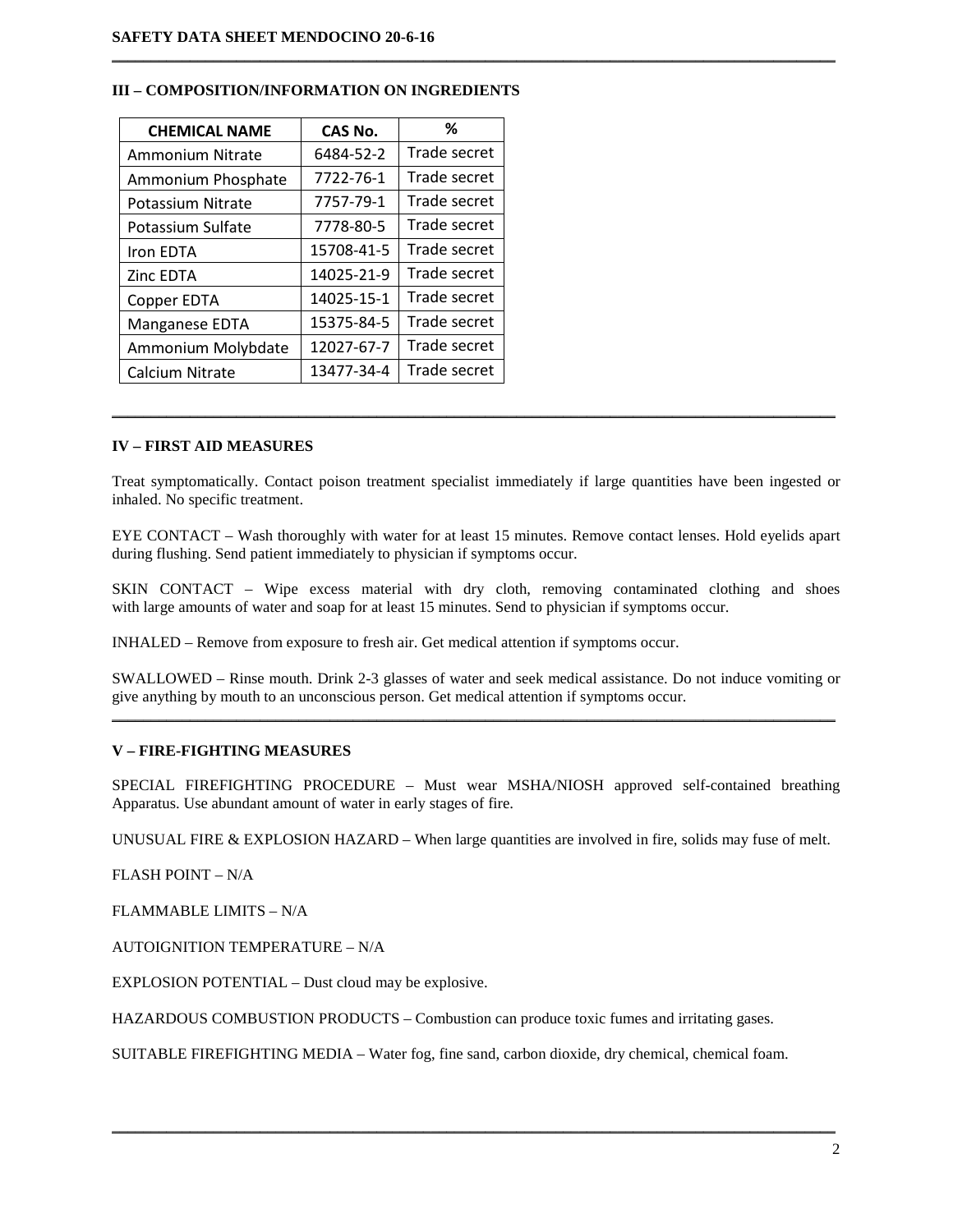# **VI – ACCIDENTAL RELEASE MEASURES**

SPILL RESPONSE PROCEDURE – Use broom or dry vacuum to collect material for proper disposal without raising dust. Prevent entry into waterways, sewers, basements or confined areas. Finish cleaning by spreading water on the contaminated surface and allow to evacuate through the sanitary system.

\_\_\_\_\_\_\_\_\_\_\_\_\_\_\_\_\_\_\_\_\_\_\_\_\_\_\_\_\_\_\_\_\_\_\_\_\_\_\_\_\_\_\_\_\_\_\_\_\_\_\_\_\_\_\_\_\_\_\_\_\_\_\_\_\_\_\_\_\_\_\_\_\_\_\_\_\_\_\_\_\_\_\_\_\_\_\_\_\_\_\_\_\_

**\_\_\_\_\_\_\_\_\_\_\_\_\_\_\_\_\_\_\_\_\_\_\_\_\_\_\_\_\_\_\_\_\_\_\_\_\_\_\_\_\_\_\_\_\_\_\_\_\_\_\_\_\_\_\_\_\_\_\_\_\_\_\_\_\_\_\_\_\_\_\_\_\_\_\_\_\_\_\_\_\_\_\_\_\_\_\_\_\_\_\_\_\_**

# **VII – HANDLING AND STORAGE**

To maintain product quality, do not store in heat or direct sunlight. Use good housekeeping practices such as washing hands with soap after handling. Keep out of reach of children and pets. Do not reuse empty containers.

# **VIII – EXPOSURE CONTROLS/PERSONAL PROTECTION**

VENTILATION & ENGINEERING CONTROLS – Local exhaust.

RESPIRATORY PROTECTION – Where dust is generated by the process, MSHA/NIOSH approved respirator is advised in the absence of proper environmental control.

**\_\_\_\_\_\_\_\_\_\_\_\_\_\_\_\_\_\_\_\_\_\_\_\_\_\_\_\_\_\_\_\_\_\_\_\_\_\_\_\_\_\_\_\_\_\_\_\_\_\_\_\_\_\_\_\_\_\_\_\_\_\_\_\_\_\_\_\_\_\_\_\_\_\_\_\_\_\_\_\_\_\_\_\_\_\_\_\_\_\_\_\_\_**

EYE PROTECTION – Safety glasses or face shield where there is a potential eye contact.

SKIN PROTECTION – Wear protective work gown, rubber gloves to prevent irritation.

## **IX – PHYSICAL AND CHEMICAL PROPERTIES**

APPEARANCE – Fine crystals & powder

ODOR – Vanilla

BOILING POINT OR RANGE <sup>0</sup>F – N/A

MELTING POINT OR RANGE  $^0\text{F}$  – N/A

FLAMMABILITY – Non-flammable

EXPLOSIVE PROPERTIES – Non-explosive

pH of 1% SOLUTION – 5.75 – 6.5

SPECIFIC GRAVITY  $-30 - 40$  lbs./ft<sup>3</sup>

SOLUBILITY IN WATER – Highly soluble (> 80%)

## **X – STABILITY AND REACTIVITY**

STABILITY – Stable under normal conditions of use

CONDITIONS TO AVOID – Damp or wet conditions, extreme heat.

INCOMPATIBILITY – Corrosive to Aluminum, Steel, Brass, Copper.

HAZARDOUS DECOMPOSITION PRODUCTS – Decomposition may produce toxic fumes of Nitrogen oxides.

HAZARDOUS POLYMERIZATION – Will not occur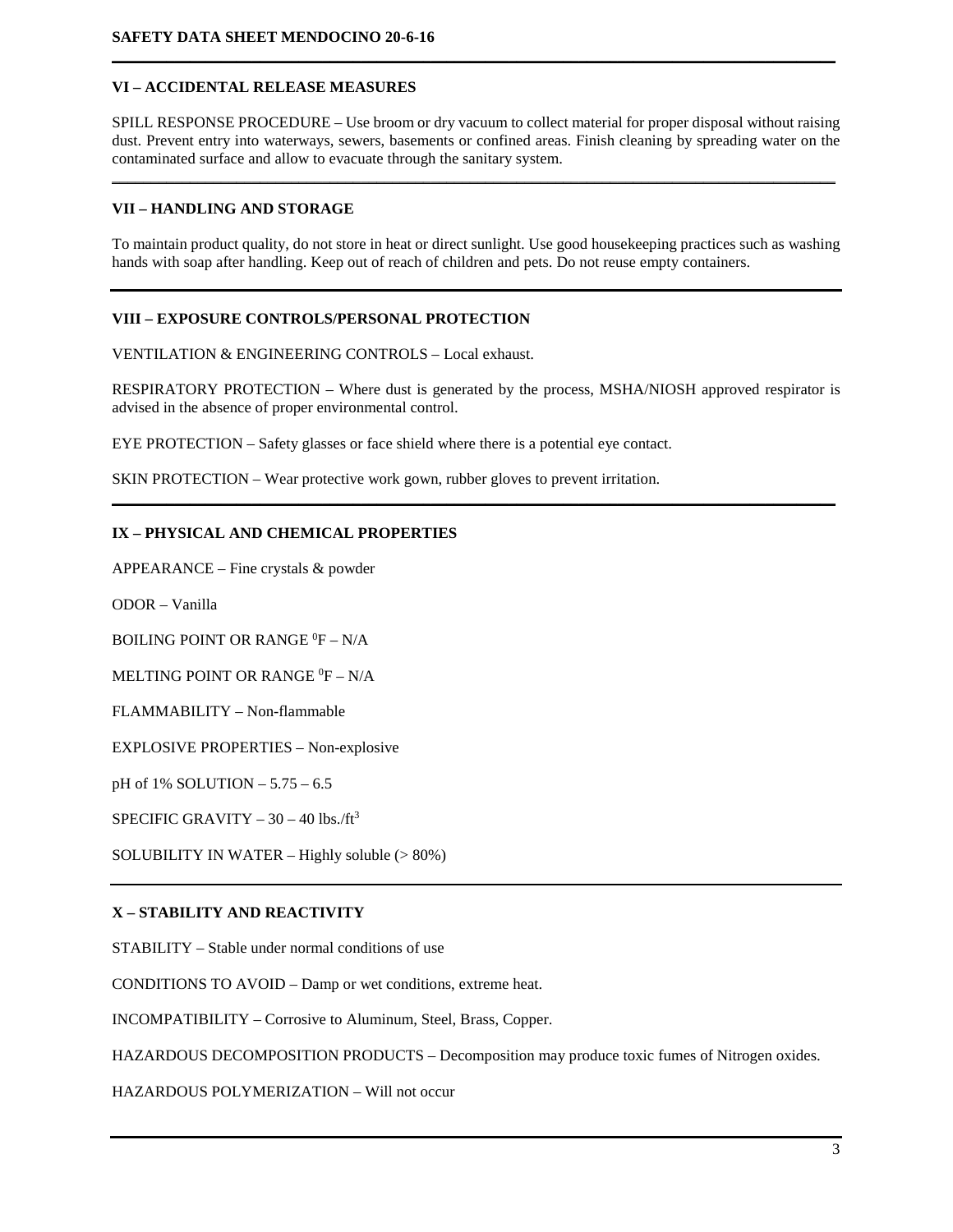#### **XI – TOXICOLOGICAL INFORMATION**

ACUTE TOXICITY – Health injuries are not known or expected under normal use

SKIN IRRITATION – May cause slight irritation

EYE IRRITATION – May cause slight irritation

SENSITIZATION – None

CHRONIC TOXICITY

REPRODUCTIVE EFFECTS – None known

CARCINOGENICITY – This products does not contain any substances that are considered carcinogens by OSHA, NTP, IARC or ACGIH  $\mathcal{L}_\mathcal{L} = \{ \mathcal{L}_\mathcal{L} = \{ \mathcal{L}_\mathcal{L} = \{ \mathcal{L}_\mathcal{L} = \{ \mathcal{L}_\mathcal{L} = \{ \mathcal{L}_\mathcal{L} = \{ \mathcal{L}_\mathcal{L} = \{ \mathcal{L}_\mathcal{L} = \{ \mathcal{L}_\mathcal{L} = \{ \mathcal{L}_\mathcal{L} = \{ \mathcal{L}_\mathcal{L} = \{ \mathcal{L}_\mathcal{L} = \{ \mathcal{L}_\mathcal{L} = \{ \mathcal{L}_\mathcal{L} = \{ \mathcal{L}_\mathcal{$ 

 $\mathcal{L}_\mathcal{L} = \{ \mathcal{L}_\mathcal{L} = \{ \mathcal{L}_\mathcal{L} = \{ \mathcal{L}_\mathcal{L} = \{ \mathcal{L}_\mathcal{L} = \{ \mathcal{L}_\mathcal{L} = \{ \mathcal{L}_\mathcal{L} = \{ \mathcal{L}_\mathcal{L} = \{ \mathcal{L}_\mathcal{L} = \{ \mathcal{L}_\mathcal{L} = \{ \mathcal{L}_\mathcal{L} = \{ \mathcal{L}_\mathcal{L} = \{ \mathcal{L}_\mathcal{L} = \{ \mathcal{L}_\mathcal{L} = \{ \mathcal{L}_\mathcal{$ 

## **XII – ECOLOGICAL INFORMATION**

PERSISTENCE AND DEGRADABILITY – Inherently biodegradable, non-persistent.

AQUATIC TOXICITY – Might be beneficial to plant life

ADITIONAL ECOLOGICAL INFO – Do not use directly in lakes, ponds and rivers. The product is not classified as environmentally hazardous. However, this does not exclude the possibility that large or frequent spills can have a harmful or damaging effect on the environment. No other adverse environmental effects (e.g. ozone depletion, photochemical ozone creation potential, endocrine disruption, global warming potential) are expected from this component.

\_\_\_\_\_\_\_\_\_\_\_\_\_\_\_\_\_\_\_\_\_\_\_\_\_\_\_\_\_\_\_\_\_\_\_\_\_\_\_\_\_\_\_\_\_\_\_\_\_\_\_\_\_\_\_\_\_\_\_\_\_\_\_\_\_\_\_\_\_\_\_\_\_\_\_\_\_\_\_\_\_\_\_\_\_\_\_\_\_\_\_\_\_

\_\_\_\_\_\_\_\_\_\_\_\_\_\_\_\_\_\_\_\_\_\_\_\_\_\_\_\_\_\_\_\_\_\_\_\_\_\_\_\_\_\_\_\_\_\_\_\_\_\_\_\_\_\_\_\_\_\_\_\_\_\_\_\_\_\_\_\_\_\_\_\_\_\_\_\_\_\_\_\_\_\_\_\_\_\_\_\_\_\_\_\_\_

#### **XIII – DISPOSAL CONSIDERATIONS**

Dispose of within current local and state regulations. No special method required.

#### **XIV – TRANSPORT INFORMATION**

**U.S. DEPARTMENT OF TRANSPORTATION –** Not regulated by DOT

#### **XV – REGULATORY INFORMATION**

**TSCA STATUS –** Not determined **OSHA STATUS** – Not listed as hazardous **CERCLA –** None **SARA 313** – No chemical **SARA 302** - None **CALIFORNIA PROPOSITION 65** – Not listed **RCRA –** No